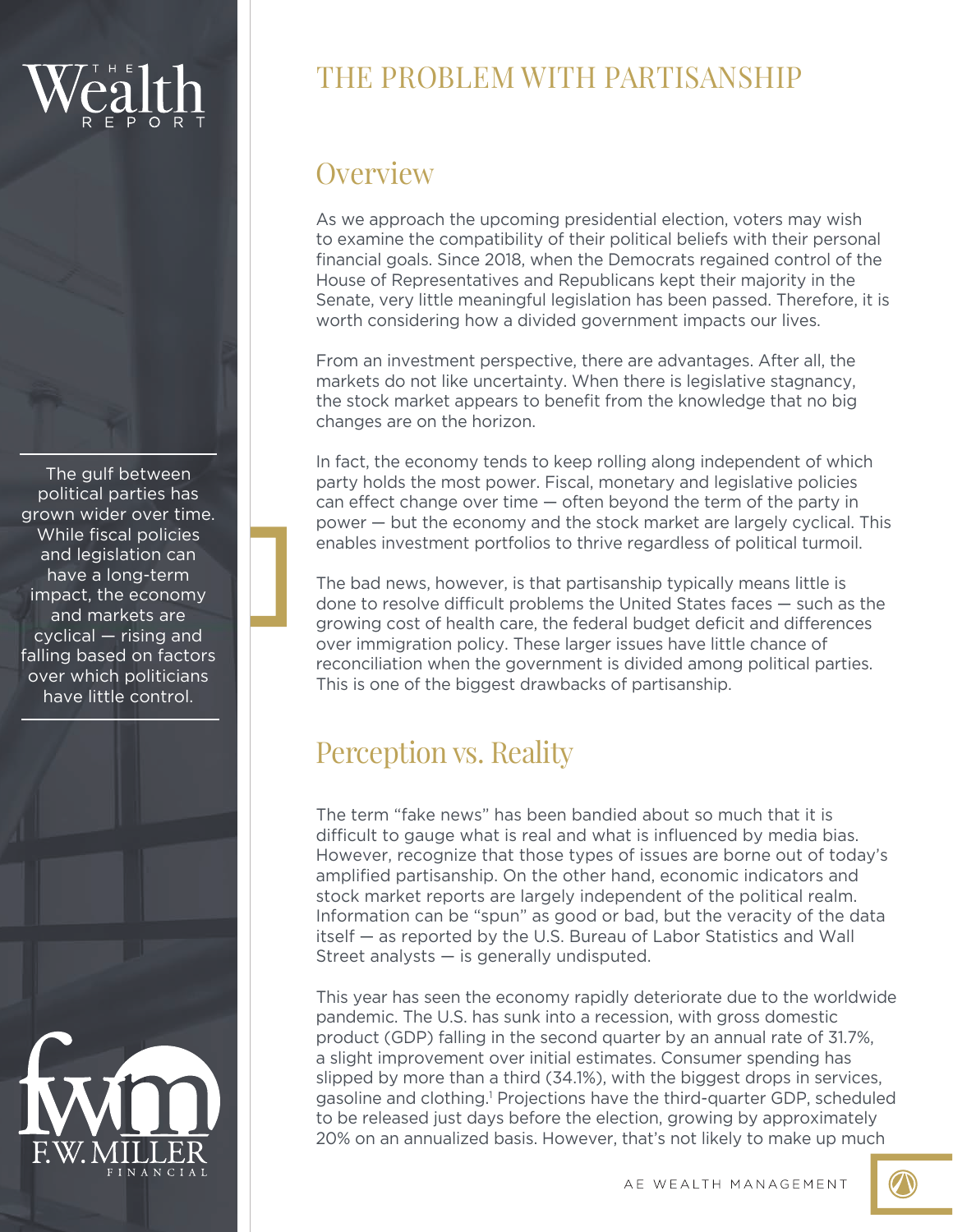ground given that the 2020 recession erased the last five years' worth of economic growth.2

After an initial spike in unemployment, from 3.8% in February to 14.4% in April, $3$  the rate dropped to 8.4% in August.<sup>4</sup> However, with schools reopening and the flu season approaching, economists anticipate increases in COVID-19 cases that may well boost unemployment again. Also, given the depths from which the employment rate needs to climb, the job market is nowhere near its pre-coronavirus level. <sup>5</sup> Some economists are predicting the economy will not fully recover to prepandemic levels until 2022.<sup>6</sup>

### The Economy's Impact

Historically, an incumbent president riding the wave of a strong economy has generally been the frontrunner for re-election, and, conversely, a faltering economy is seen as hurting a sitting president's chances. But this year could put a wrench in that theory, with voters focusing on more than economic issues when they choose the next president.7

For starters, a recent poll revealed that the COVID-19 pandemic and public health are the foremost political concerns among voters ahead of the November election. The economy was the No. 2 concern, followed by race relations/racism. However, the poll reveals deep divisions among Republicans and Democrats on those issues, with the pandemic the top political concern of 52% of Democrats but only 19% of Republicans, and the economy the top concern of 41% of GOP voters but just 10% of Democrats.<sup>8</sup>

A partisan belief that could affect voters' choices is that the stock market outperforms when a Republican is president. However, since 1947, the S&P 500 has had a 10.8% average annual total return under a Democratic president, versus a 5.6% return for a Republican president.<sup>9</sup>

This is an important point because investors should construct their portfolios based on long-term goals rather than political trends. While a president may shape the direction of legislative policies during that term, remember that stock market prices are largely driven by external forces. Examples include inflation, interest rates, weather-related crises, sector trends and innovation, and global events that affect things like the price of oil and trade agreements.

*"A very weak economy come November might not eat away much at Trump's base of support — but an improving economy also might not benefit him as much as it might another president."10*



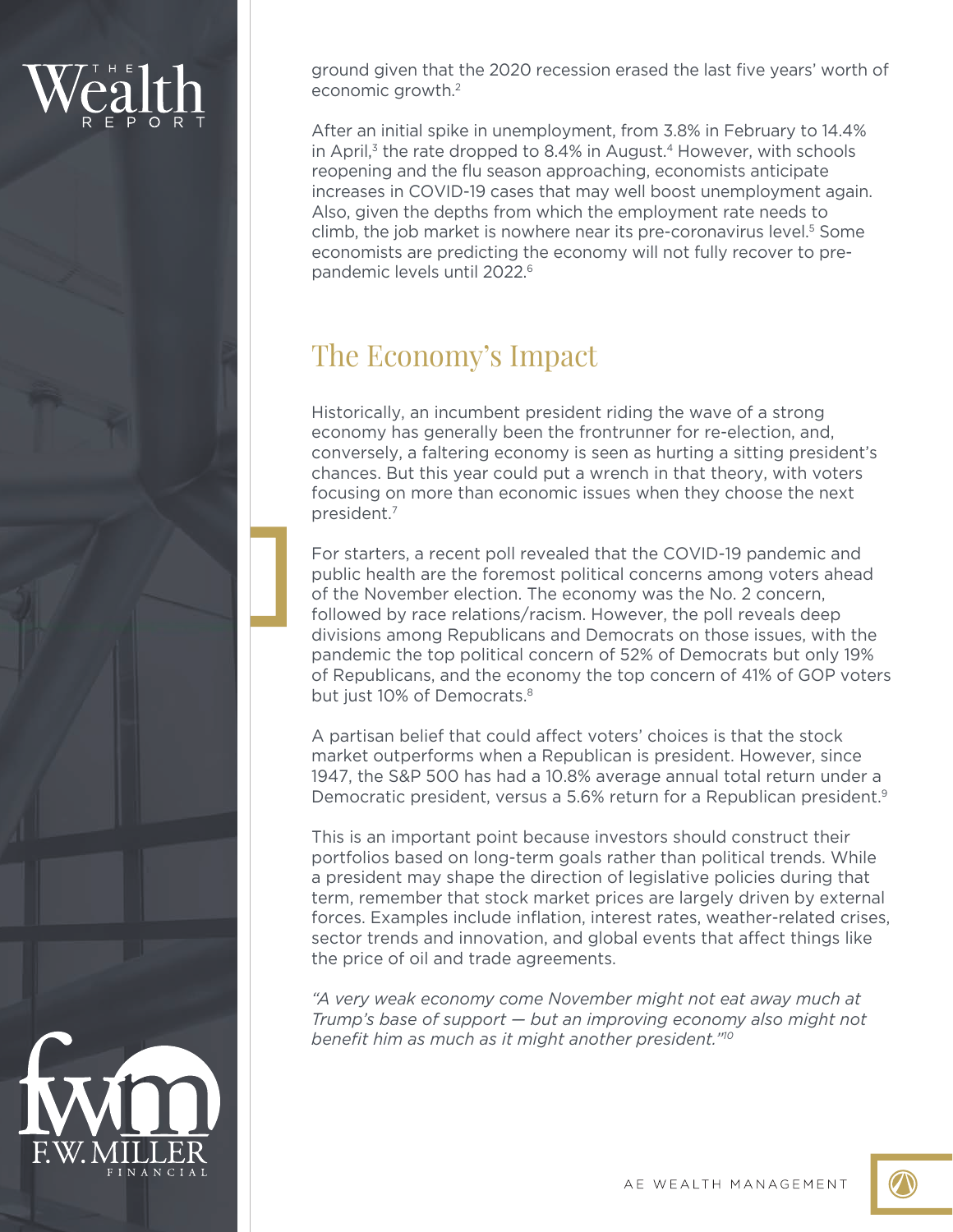## Policy Differentiation

Despite issues related to partisanship, investors can evaluate investment opportunities based on the preferred policies of the president and the party in power. For example, President Donald Trump advocates expanded coal production, oil exploration and fracking, while former Vice President Joe Biden looks to increase investment in the renewable energy industry.

Taxes will be a difficult issue no matter which political party is in power over the next four years. Between the loss of revenues stemming from the Tax Cuts and Jobs Act of 2017 and the enormous government spending bills necessitated by the pandemic, it's hard to see even Republicans justifying additional tax breaks going forward. Both parties will likely want to address the substantial increase in the U.S. annual deficit and its ongoing contribution to the national debt.

Perhaps the most prominent issue in this year's presidential election is the tremendous partisan divide. Analysis by the University of Michigan showed the partisan gap between how Republicans and Democrats view the state of the economy at 55.4%. That is two times higher than during the Bush and Obama administrations and three times more than during the Reagan era.<sup>11</sup>

# Final Thoughts

Something to keep in mind when creating your investment strategy: It can take years for fiscal policies and federal legislation to have a direct impact on Americans' lives and well-being. Therefore, the more prudent approach for investors is to build a portfolio aligned with their financial — rather than political — objectives.

In fact, in light of the uncertainty facing Americans with regard to the future political landscape and direction of the pandemic, now may be a good time to get back to basics. Establish an asset allocation strategy designed for long-term personal goals, maintain at least a 10-year outlook on stocks and actively practice diversification — including periodic rebalancing to retain your portfolio's investment mix.

<sup>1</sup> David Payne. Kiplinger. Aug. 27, 2020. "Recovery Has Begun, but Progress May Slow." https://www.kiplinger.com/economic-forecasts/gdp. Accessed Sept. 14, 2020. <sup>2</sup> Rey Mashayekhi. Fortune. Aug. 6, 2020. "Analysts are honing their Q3 GDP estimateswhich will be released just days before the election."

https://fortune.com/2020/08/06/us-gdp-growth-record-rebound-q3-2020-election/. Accessed Sept. 14, 2020.

<sup>3</sup> Rakesh Kochhar. Pew Research Center. June 11, 2020. "Unemployment rose higher in three months of COVID-19 than it did in two years of the Great Recession." https:// www.pewresearch.org/fact-tank/2020/06/11/unemployment-rose-higher-in-threemonths-of-covid-19-than-it-did-in-two-years-of-the-great-recession/. Accessed Sept. 14, 2020.